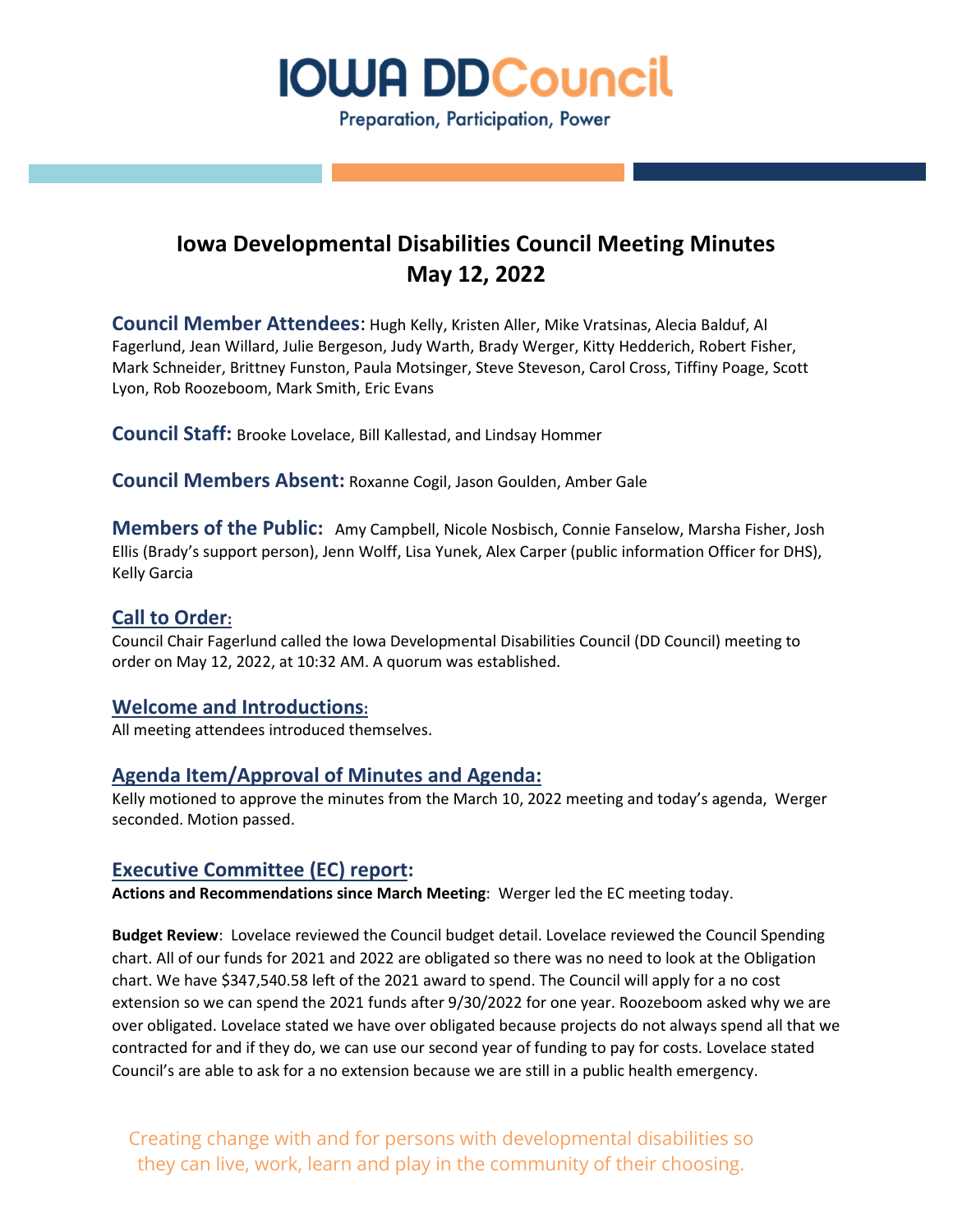Preparation, Participation, Power

#### **Public Health Funding:**

Lovelace stated that the Administration on Community Living (ACL) gave funds to help the public health workforce as well as to assist people with disabilities cope with disasters and health emergencies. The DD Council did apply and receive \$95,000. These funds are to be used for two years. The DD Council wants to contract with the University Center for Excellence on Developmental Disabilities (UCEDD) because it is not enough for the DD Council to hire an employee. UCEDD would hire a public health worker to go out in the community and do outreach to assist people deal with stressors in relation to disasters and develop coping skills. UCEDD is going to hire or contract for Mental Health Ambassadors who have lived experience to help with this outreach. Aller asked what communities would be assisted with this project. Lovelace stated the communities would be Sioux City, Council Bluffs, Mason City, Fort Dodge, Carroll, Atlantic, Marshalltown, Waterloo, Decorah, Cedar Rapids, Burlington, Clinton, Dubuque, and the Quad Cities. The project will connect people with resources in their communities to assist them. Poage stated that the communities that would receive this assistance seemed to be larger communities and asked if rural communities would be able to access these benefits as well. Lovelace stated there would be some rural areas that would be assisted as well. Lovelace stated that we would recommend that UCEDD partner with local county health departments and local Mental Health Disability Services (MHDS) regions. Warth stated Mike, the contact person at UCEDD about this project, said the plan is to have small group interventions in a lot of rural communities.

The EC did the first motion. Steveson seconded the motion to spend the \$95,000. Warth abstained from voting as she is employed by UCEDD. Motion passed.

#### **Bylaws and Bylaws committee:**

The Bylaws need to be reviewed for changes to meeting in-person requirements. The EC will act as the bylaw committee and if there are changes needed and the full council will vote on these changes.

### **State Plan Work Plan Review:**

Fagerlund stated the workplan was reviewed by the EC. Lovelace stated that this is for the Council to see the changes and progress we are making. Our new objectives, 1.3 and 1.4, are on the workplan. We still do not have federal approval of the state plan. Aller asked when it will be approved. Lovelace stated it is out for public comment right now. It will be closed for public comment on 5/15/2022. The electronic system that we need to submit it to is not ready for the state to submit. Once it is, we will submit it. The deadline the ACL set for when state plans need to be submitted by is August 15, 2022. Roozeboom asked if there were a lot of public comments. Lovelace said there was not.

### **Council Member Recruitment:**

Lovelace stated we are losing two family members and two self-advocates that are male on the Council. We did have people apply for these positions and the applications are at the governor's office for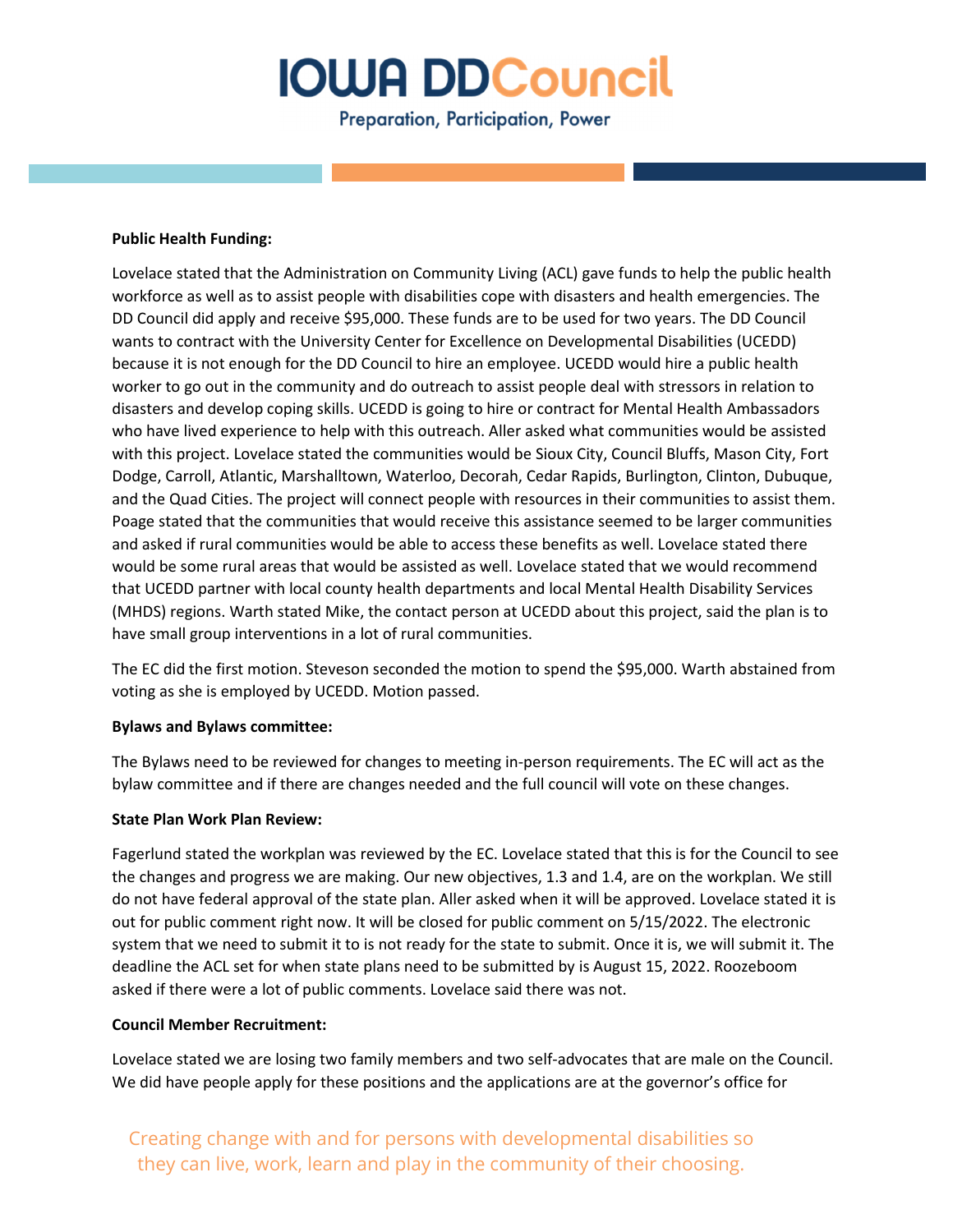Preparation, Participation, Power

approval. We may get people appointed before July. Balduf, Hedderich, Werger, Roozeboom, and Kelly will need to be reappointed.

### **Other topics for discussion:**

The DD Council received a request from DHS asking for the DD Council to weigh in on the Glenwood closure. They asked that the DD Council write a letter to Director Garcia on behalf of the Council. The letter would include the expectations that the DD Council would have for DHS to consider during the next two years while they are closing Glenwood. Lovelace stated that the EC suggested that one of the areas that could be addressed is making sure that the clients that are with the Glenwood community services continue to be supported and staffed at an appropriate level to support these clients. Fisher asked if there was any way that he could help the Glenwood clients. Lovelace stated that Fisher may want to suggest a peer support mentoring program for the clients transitioning out of Glenwood. Lovelace stated that Director Garcia is coming to speak to the DD Council later in this meeting and a question that may come up is how DHS is deciding which clients get transferred to Woodward and which ones get transferred to the community. Funston stated she cannot attend this afternoon session and would like the recording sent to her. Lovelace stated we could do this. Motsinger stated we should stress the importance of member choice in our letter to Director Garcia.

### **Election Committee Report:**

Fisher shared the slate of candidates for the Executive Committee. Roozeboom and Funston would be new members at large. Werger has been nominated as Chair and Kelly as Vice-Chair. Warth would remain a member at large. These positions would be effective as of July 1, 2022. Election Committee made the first motion for the slate of candidates for the EC, Schneider seconded the motion. Motion passed.

### **Policy Updates:**

### **Amy Campbell and Bill Kallestad**

Kallestad stated that there is a primary election coming up and if you want to vote during this, you have to register as a Republican or a Democrat. May 18<sup>th</sup> is the first date you can vote in person at your county auditor's office. You can already request your absentee ballot but you cannot do this past May 23<sup>rd</sup>. June 4 is the date that the county auditor's office or satellite offices will be open for voting. Election day for the primary is June 7. Ballot's have to be received by the end of the day on election day to count, not post marked as in previous years.

Kallestad stated that many self-advocates spoke on bills that were signed this legislative session. Some of the bills were signed such as updating the autism definition, special education task force, and updating the newborn screening. There are four bills that are on the governor's desk waiting to be signed. The four bills are: Language development for children who are deaf or hard of hearing (HF 604), Allowing individuals who have a permanent disability to access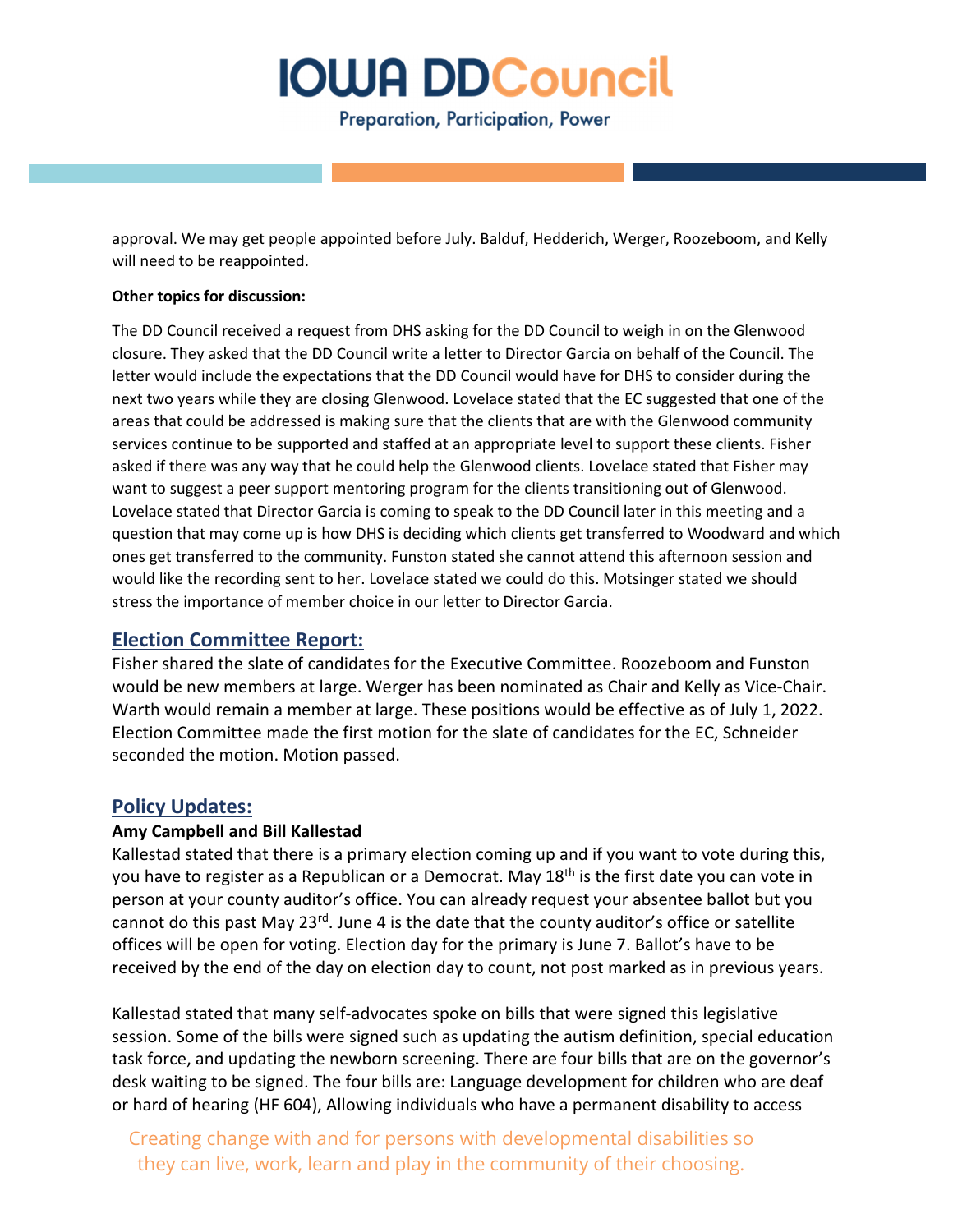Preparation, Participation, Power

state childcare (HF 2252), updates health care loan repayment programs to increase rural access (SF 2383), allows PTs/OTs to sign off on accessible parking permits (HF 2259).

The legislative session has not ended yet. It was supposed to end in the middle of April. The following are the budgets that still have not been voted on:

\$14.6 million increase for Home and Community Based Services (HCBS) rates – going directly to direct support staff wages

\$7.4 million increase to take an estimated 250 people off Intellectual Disability (ID) waiver waiting list

\$3.1 million increase for Intermediate Care Facilities/ Intellectual Disability (ICF/ID) rates – going directly to direct support staff wages

\$4 million to increase rural access to home health care

- \$3 million increase for Psychiatric Medical Institutions for Children/Behavioral Health Intervention Services (PMIC/BHIS) rates
- \$385,000 to increase applied behavioral analysis (ABA) rates
- \$2 million increase for psychiatric tiered rates
- \$1.1 million for substance use disorder residential treatment
- \$120,000 increase for vocational rehabilitation
- \$1.5 million for new mental health loan repayment program.

Other policy bills that we are still waiting for legislatures to vote on are a post-secondary transition program scholarships bill (HF 2575 that is for \$200,000), a children's audiological services bill (HF 2568 and HF 2578), a bill pertaining to guardianship changes (SF 348), and a mental health loan repayment program bill (HF 2549 and HF 2575).

Amy Campbell stated that the challenges in the 2023 legislative year will remain similar. A challenge will be funding the needed infrastructure to support community-based services and aligning these changes with the tax bill passed in 2022. The health and human services budget is a large portion of the overall budget, and the legislators proposed a six year reduction in spending. Additional things to pay attention will be the transition of Glenwood State hospital, a new Medicaid Managed Care Organization (MCO), and the election changes due to 40 out of 150 legislators retiring or moving to other positions that will appoint new chairs to key committees.

Amy Campbell stated that infoNET has for the first time had their first Editorial board. They have been very helpful to help point out what needs to be thought about and what issues need focused on.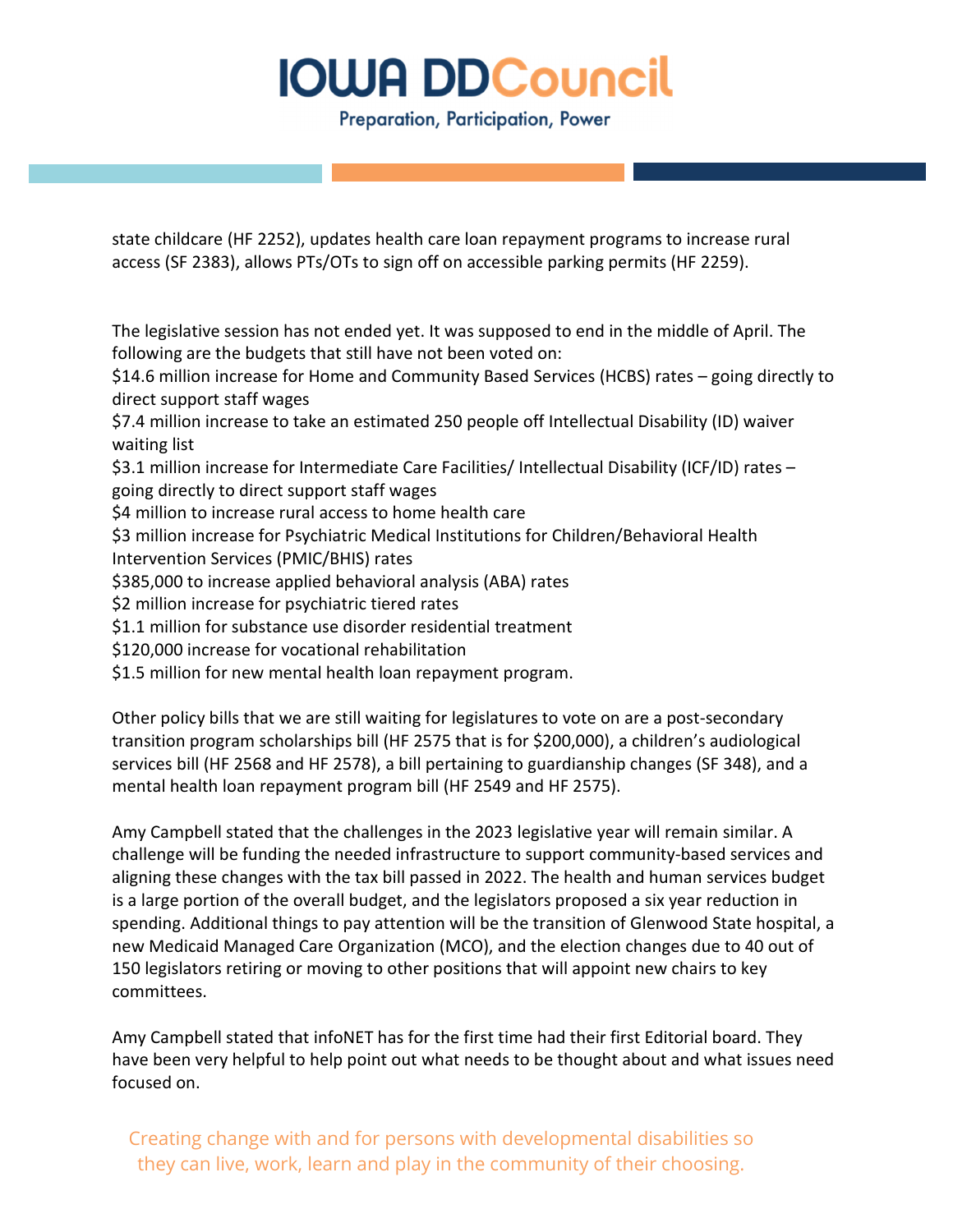Preparation, Participation, Power

Fisher asked about the accessible communities. How do people in wheelchairs know where they can and can't go? How do we report that? Amy Campbell said that people should work with their city councils, county supervisors, or legislators. Amy Campbell said she will speak with Kallestad about this issue. Kallestad stated the Secretary of State's office reached out to the DD Council and they are proposing some grants to the county auditors to make voting more accessible through the eyes of people with disabilities. They would have forums with people with disabilities to get their opinions on how to make voting more accessible. One of our legislative priorities is making Iowa more accessible. Kallestad said that if there are local town halls that we need to travel to, he would be willing to go and let them know the DD Council's priorities. Amy Campbell said for example, curb cuts, are a city's responsibility. Fisher stated that the Adel post office does not have a handicapped button for the door. Fisher stated that the post office said they do not have to put a handicapped button because they are federal building. Kallestad said that this should be brought up with legislatures. Fisher said he met with Jake Heard and he told him to wait. Fisher said that the senator Chuck Grassley represents the Adel area did not know about this issue. Fisher got a complaint form and he is going to mail the form to Senator Grassley. Fisher said that maybe this form will help get an automatic button at the Adel post office.

Roozeboom said that the ADA Act of 1990 needs to be re-looked at and revamped. There are still many accessibility issues. Kallestad stated he wondered if we should connect with the Harkin Institute about this. Kallestad said that we will be pulling our public policy committee together this next month.

Kallestad stated that Youth Leadership Academy (YLA) for the summer of 2022 is now taking applications. We have a graduate of YLA that has applied for the DD Council. June 17 is the application deadline. July 25-29 are the dates of YLA.

May 25, 2022 at 12 PM is the next capitol chat.

Willard stated that the policy updates that are now part of the DD Council meetings are very helpful.

Legislative Update.pdf

### **State Plan Update and Workplan Review:**

Lovelace stated that the yellow highlights are items we have been working on since the last meeting. All of our voting material should be ready in the next couple of weeks. Objective 1.2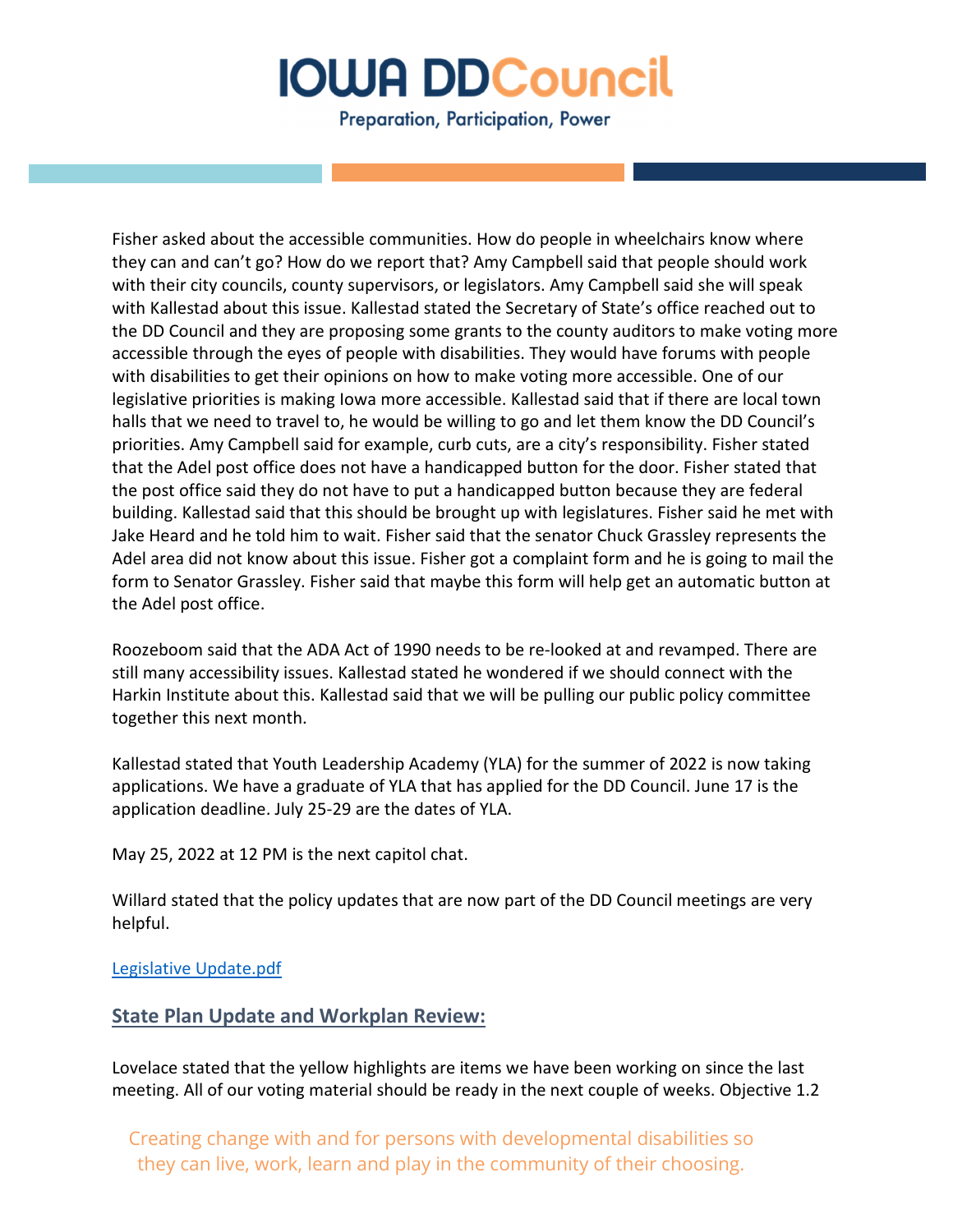Preparation, Participation, Power

points out that we are working with people with developmental disabilities. Ambassadors hosted a legislative day as part of Disability Awareness month in March. Six legislators attended. Lovelace said one of the stories that was shared at this event was of Michael Gillette, who is a parent who has a disability and there is not a lot of support for parents with disabilities and he brought this to the attention of the legislators.

Lovelace stated that we would like to hire an intern to help with policy work. It needs to be a student or someone with Vocational Rehabilitation (VR). We are working on this.

Under Objective 1.3, it states the DD Council supports organizations that are led by individuals with developmental disabilities. We will host a leadership summit in the afternoon after the Make Your Mark! Conference (MYM!) that is led by people with developmental disabilities.

Under Objective 1.4, Targeted Disparity, we are targeting youth ages 18-26 to increase their self-advocacy and civic engagement. Our first activity will be in the Spencer area in September with Funston and Roozeboom's assistance. We are looking for suggestions of where to do another activity. Kelly suggested doing one in the Sigourney area and Kelly would host it. We are working on a white paper (a very short document that explains an issue and why we think it needs to change or make people aware of it) about voting restrictions and how they negatively impact people with disabilities. The plan is to have this completed by the primary.

Kallestad is looking for new members on the policy committee and this committee will reconvene in May. Lovelace stated that we are going to ask the Council to vote on our legislative agenda in September instead of January.

Lovelace stated we are trying to share as many grassroots stories as we can. Kallestad stated that one of the advocates that came to the capitol from the Spina Bifida group brought her daughter, Bliss. Bliss does not have use of her legs and cannot bare weight. Bliss was in a homemade wheelchair made by her grandfather. While at the capitol, Bliss met many legislators. One of our priorities is to eliminate the waiting lists. She has been on the HCBS waiting list since she was born. Lovelace stated that the legislators did put funding in a bill for the Spina Bifida association because of meeting Bliss. The bill unfortunately did not pass. Lovelace stated the grassroots advocacy stories make such a difference. Aller stated that when she attends advocacy days at the capitol, legislatures remember her and it makes a difference for them when they hear stories from people with disabilities. Kallestad stated smaller groups of people meeting legislators is sometimes beneficial so they can talk to them one on one. Objective 3.1, had to have extra verbiage added per ACL.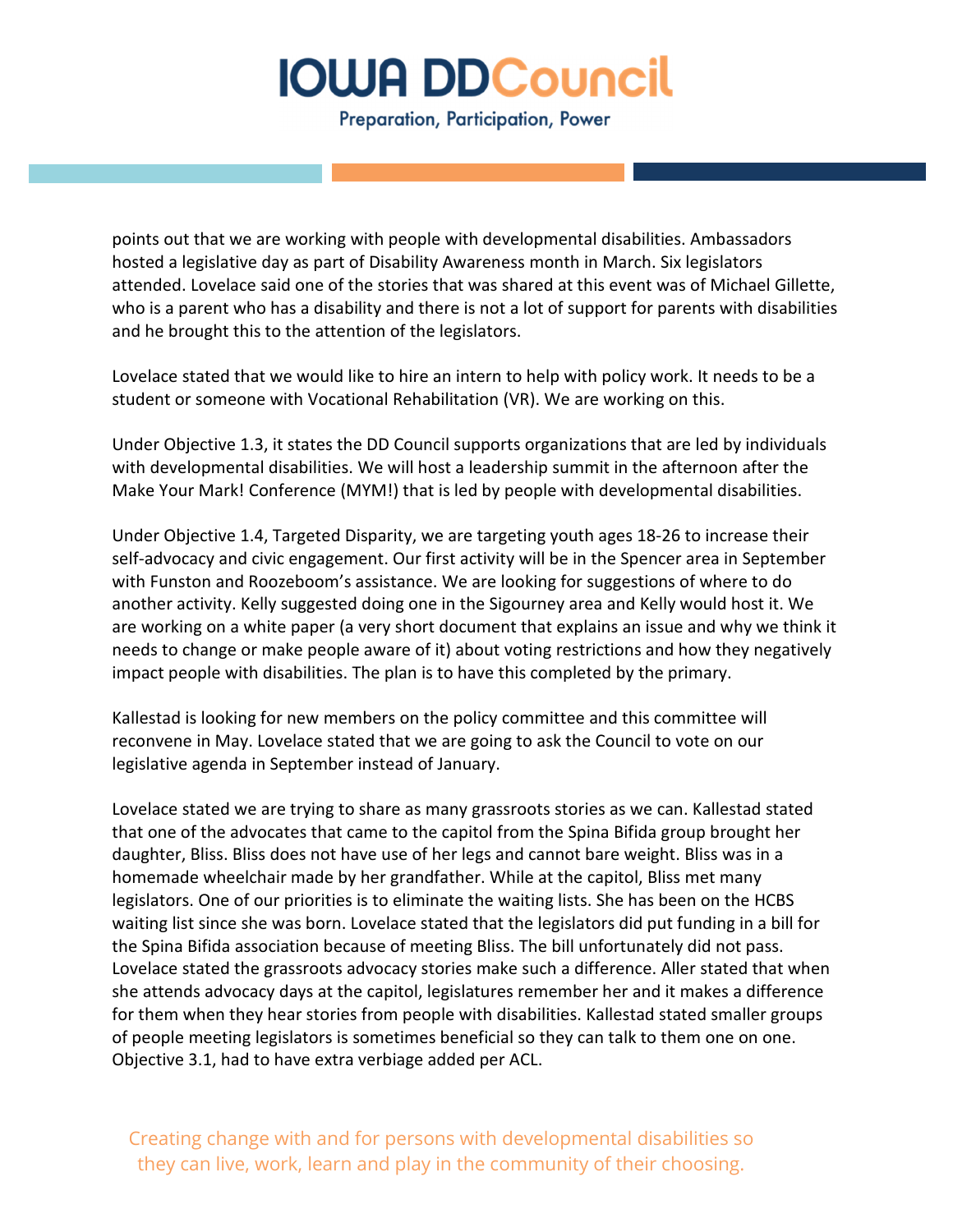Preparation, Participation, Power

## **MYM! Conference Update:**

Lovelace stated that on 5/16/2022 there is a meeting at 2 PM of the MYM! committee. We will talk about some of our break-out sessions. MYM! Conference will be held Sept 14-15 at Prairie Meadows in Altoona. One key-note speaker, Eric Garcia, who identifies as having autism is confirmed. We have not confirmed another speaker. Dave Price, a political journalist, is confirmed to attend. Kallestad said that last year we had some legislators come and we had a panel that Roozeboom was on and that was really well received. Kallestad thinks having a bipartisan legislative panel is important. Lovelace we are still trying to figure out what the last day at MYM! will look like. Lovelace stated we still need exhibitors and sponsors. Werger stated that Special Olympics Iowa wants to do an exhibit. Kallestad stated we want to do something pertaining to voting. Werger asked if someone could reach out to the Secretary of State and have someone from their office come. Kallestad stated he would think about this. Kelly stated he reached out to his district manager at Goodwill and they will be at MYM! as an exhibitor. Lovelace stated we may have to charge attendees this year due to budget.

### **Recognition of Leaving Council Members:**

Schneider, Fagerlund, Fisher, and Goulden are leaving the council as of June 30, 2022. A slide show with messages from the council members for each was shown and certificates were handed out to the four members leaving.

## **Update on Glenwood Closure and other News from Department of Human Services (DHS):**

### Director Kelly Garcia

In 2019, the Department of Justice sent DHS a letter stating they opened an investigation in Iowa for two issues. The first is under the Americans with Disabilities Act and the Civil Rights Act that protects institutionalized persons. One of the things they were looking at is do we serve too many people with intellectual and developmental disabilities in facilities. Our funding trends show that we put a lot of money into institutional settings. The second part of the investigation was specific to Glenwood and contained three main areas which were substandard medical care, sub-standard behavioral healthcare, and human subject experimentation. DHS asked doctors to come to Glenwood immediately to assess the clients that were involved in the experimentation aspect. The medical treatment and intervention called the perfect care index or the optimal hydration study was in violation of the standard of care. It involved giving individuals that had a higher propensity for having pneumonia additional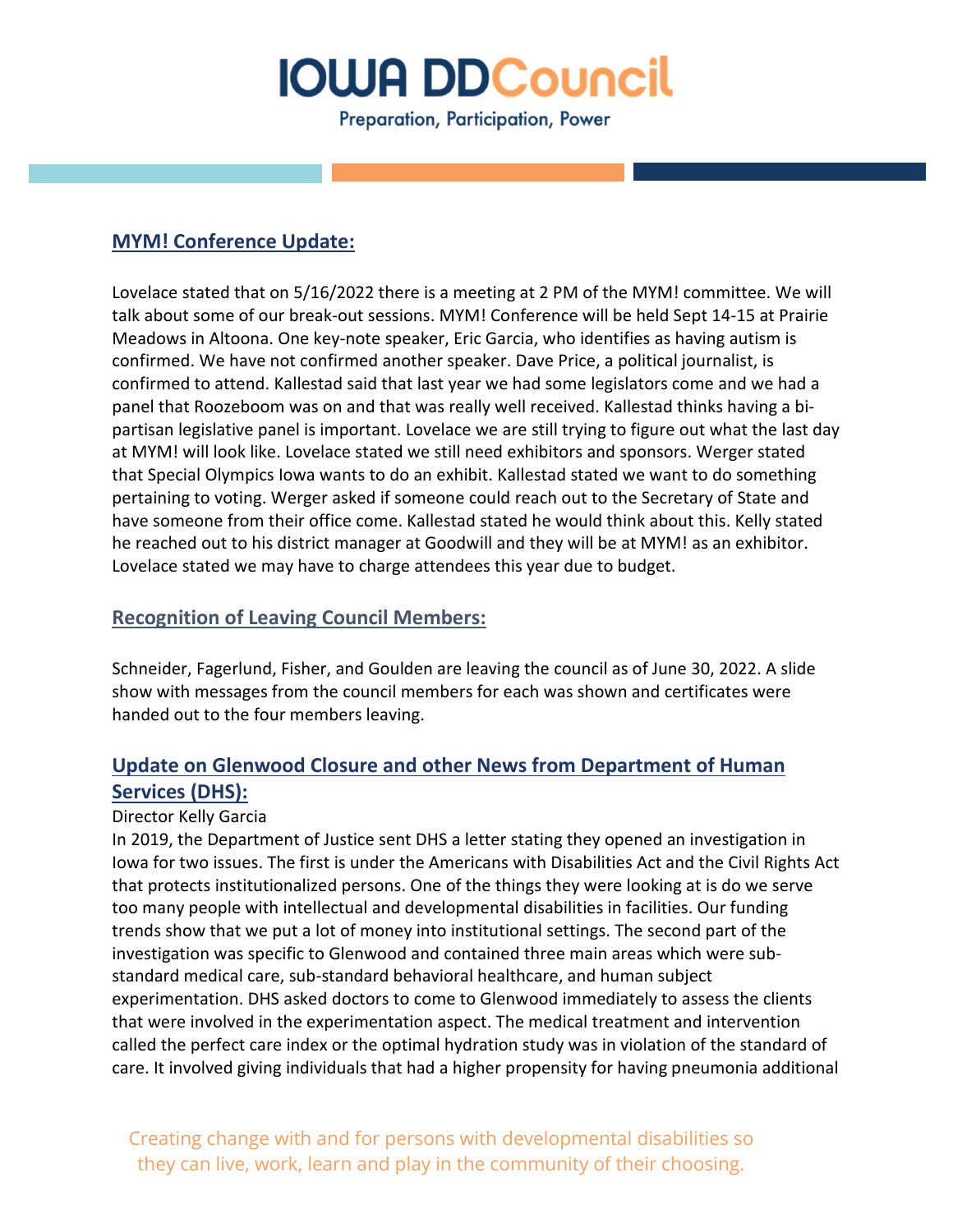Preparation, Participation, Power

fluids and had poor clinical outcomes. It was not based on any literature that could be supported. Clinical supports and behavioral supports were provided immediately.

DHS hasn't been able to hire the level of expertise that is needed at Glenwood. It was decided by leadership to close Glenwood. We are going to concentrate on building up expertise at Woodward. It will be good for community integration efforts. Institutional spaces can provide structure and supports for children on a temporary basis. We need to build more supports in home and community-based services. Schneider asked how it is going to be decided who will be moved to Woodward and who will move to the community from Glenwood. Director Garcia stated that it is person centered. There are about 40 people they are looking to send to Woodward. We have fifteen providers that have stepped up and said they want to expand services. This is a multi-disciplinary effort by all teams. The American Rescue Plan provided \$10 million federal dollars that we can use towards wage stabilization, direct care, crisis stabilization services, buy down the intellectual disability waiver, and give seed money to providers for home modifications. If individuals are struggling in the community, Woodward or an mental health institute (MHI) will be used as short-term respite, but not as a permanent placement. It is the goal to get the individual back into the community. Werger stated he used to live at Glenwood and he would like to advocate for the clients and staff at Glenwood who are going to be moved. Werger stated people need to hear more of the success stories from Glenwood clients like himself. Werger stated he hopes the client teams are really finding them the appropriate services so they don't fail in the community. Director Garcia said there was a client that transitioned out of Glenwood was struggling in the community. As a last resort after not doing well in the community, they were placed in an MHI where their meds were stabilized and this client is now living in the community and doing well. Director Garcia would like see the new system work so clients can live in the community successfully. Director Garcia stated that we need to make a smooth of a transition as possible for the staff as well. Director Garcia said that staff are going to be offered transfers within DHS as possible and offer re-training programs. The school district has already indicated they may want Glenwood for a school. Fisher asked how DHS is going to ensure that clients who move to the community are put with good people. Director Garcia stated that we are going to make an investment in our oversight. We will expect in-person visits and we will also be hiring persons in Central Office for quality assurance. There will also be social workers and one entry point for clients to go to in DHS so clients do not get lost or not know where to turn for help. Warth stated there are people that need a depth of services, such as special psychiatric care and special medical care. Warth asked if there is a plan to deal with this. Director Garcia stated that we are short on providers and we need a pipeline of providers that deal with all services. Director Garcia stated there will also be doors for telehealth opened. Warth asked what safeguards are going to be put in place when clients go to communities of their choice to receive proper services. Director Garcia stated that they first need to find the right provider, then it involves conversations between the MCO, that provider,